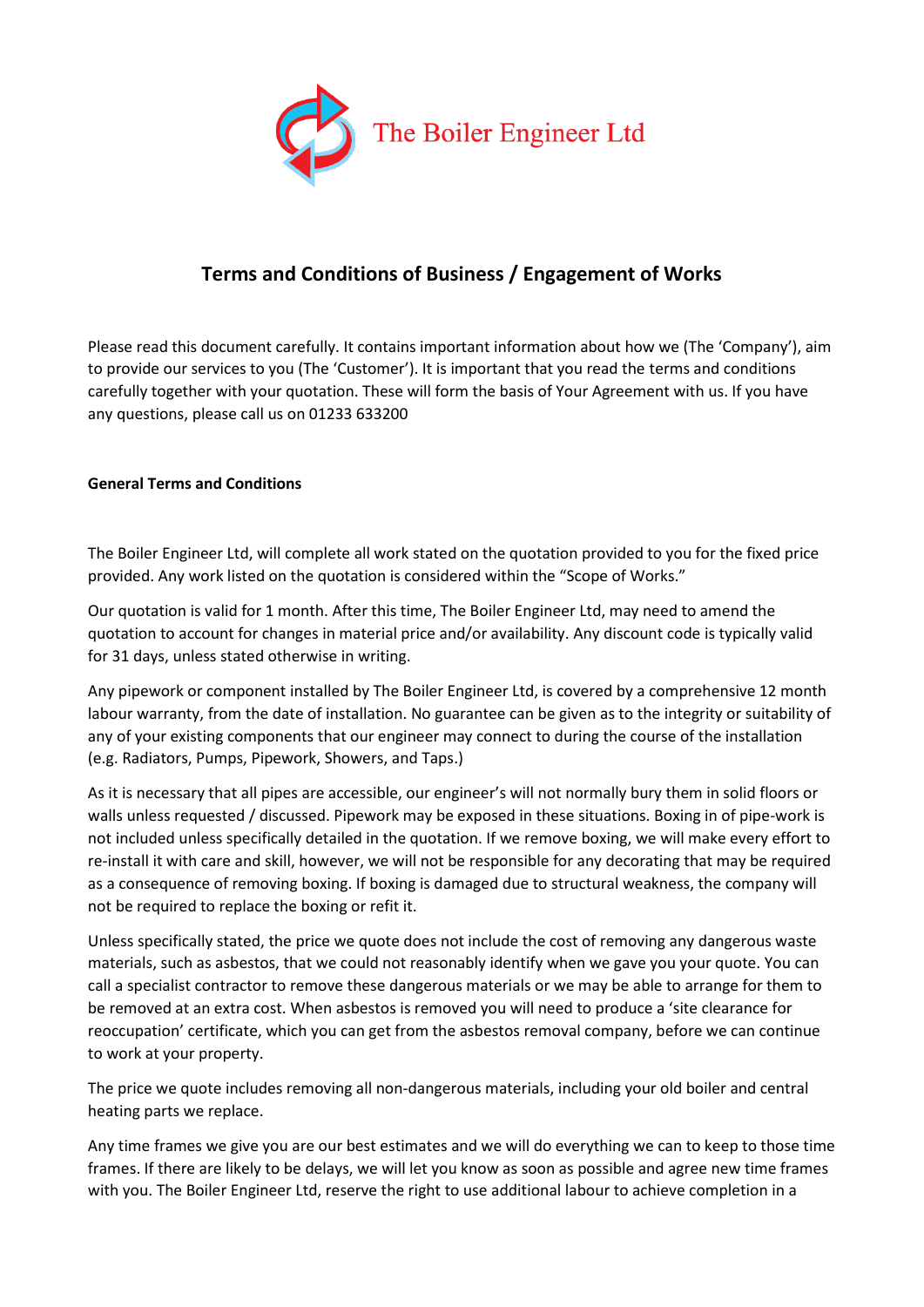

shorter timeframe where necessary. Time is not considered to be the essence of the contract, and the price of the works shall not be affected by time used to achieve completion.

If your installation is delayed, rescheduled or overruns, The Boiler Engineer Ltd, will not be held liable for any potential loss of earning, annual leave or time away from work.

We may need you to lift some floor coverings, including tongue-and- grooved floor coverings, parquet, hardwood, rubber or tiled floors, so we can complete our work. We will give you as much notice as possible if we need you to do this. You can call a specialist contractor to do this work or we may be able to do it for you at an extra cost. If we do any of this work for you we will only be responsible for any unnecessary damage caused directly by negligence. Any flooring will be re-laid to the best of our ability, however you may wish to hire a specialist contractor should you wish to achieve a professional finish.

Our greatest priority is the safety of our customer's and their homes. We will take every care to carry out the work specified without causing damage to your property. If we have to make any cuts or holes to allow for equipment, you will be made aware ahead of time. Any cuts or holes made will be filled, but not permanently finished or redecorated. If we cause unnecessary damage because of negligence we will ensure action is taken in a reasonable timeframe to repair any damage. The company accepts no responsibility for damage which is attributable to structural defect or weakness unless such damage results from negligence.

If your property is a listed building, or a managed property, it is your responsibility to ensure that you have any necessary permissions prior to work commencing. If you do not ensure you have the necessary permissions, you may be prosecuted by any affected party.

You will need to have an adequate gas and electricity supply to your property before we can start the work. We require free use of gas, water and electricity throughout the duration of the works.

We will test your water supply before we start work using a flow cup. The results of this test will be recorded on your quotation, as "Flow Rate", measured in litres. As water supply rates can change, we cannot be responsible for your central heating system failing to work properly because your water supply becomes inadequate or keeps changing, unless we were negligent in the manner by which we tested your water pressure. Where combination boilers are supplied, it is not uncommon to find that hot water flow rates are reduced if more than one tap or outlet is used simultaneously. This is characteristic of combination boilers and is not considered a fault or defect.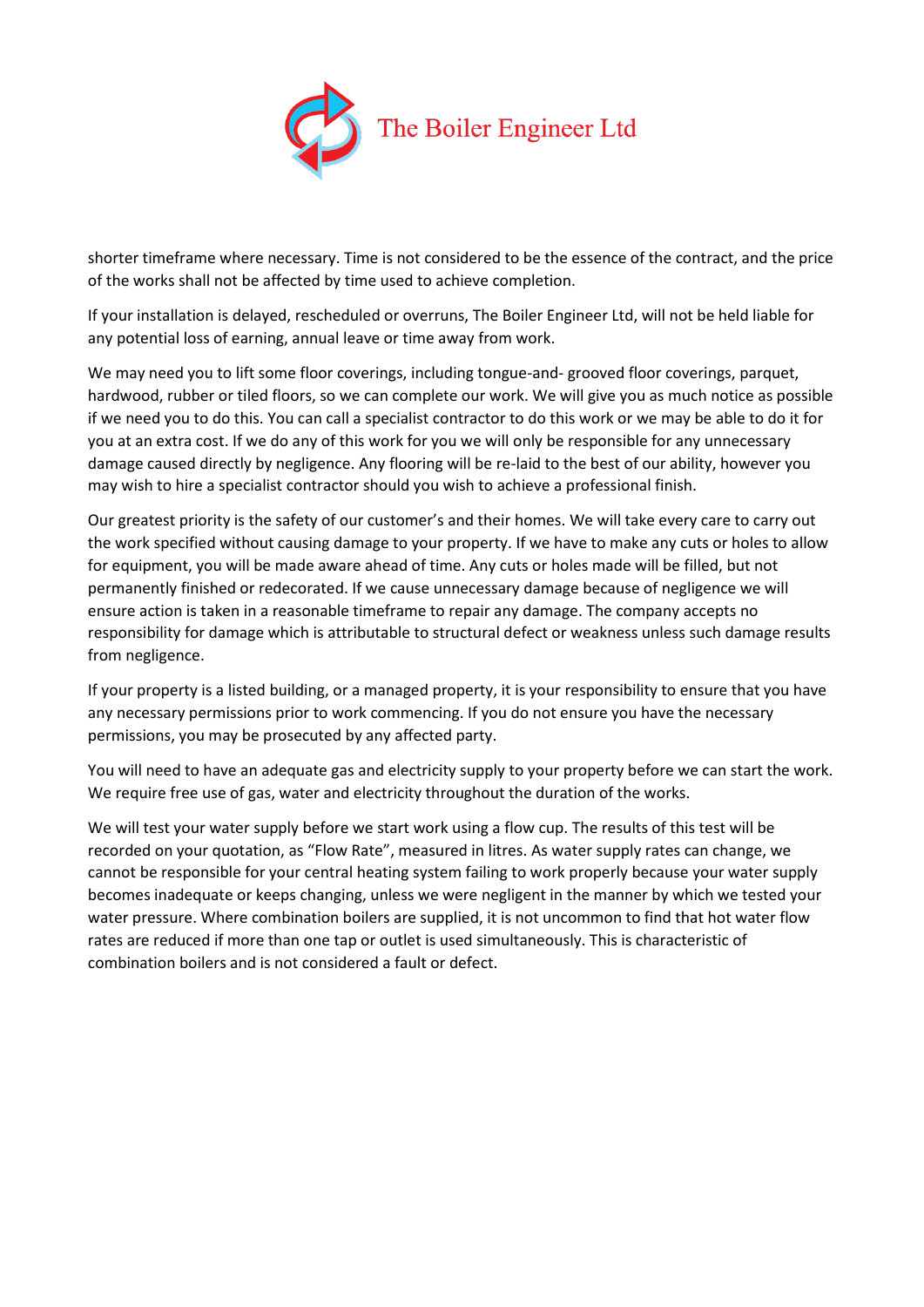

#### **Guarantees and Warranties**

The boiler itself will be registered by us, and guaranteed by the manufacturer. The manufacturer's guarantee may be up to 2-12 years depending upon the manufacturer and model of the boiler. The validity of the manufacturer's guarantee will be subject to the boiler being serviced every 12 months by a Gas Safe / Oftec registered engineer holding the relevant qualifications to service the appliance.

#### **Deposit**

The Boiler Engineer Ltd, take up to a 30% refundable booking deposit in order to secure an installation date. Should you wish to cancel your installation prior to the date of commencement, this deposit will be returned to you in full.

#### **Novuna Personal Finance Options**

If you opt to use our third-party finance provider Novuna Personal Finance to pay for your new boiler, your finance application must be accepted by them with funds in place prior to any installation date being confirmed. The Boiler Engineer Ltd, are not able to offer finance options/applications on installations that have already commenced.

If you opt for an interest-bearing loan only with our third-party finance company, Novuna Personal Finance, the deposit is optional.

You will have a 14-day cooling off period to cancel any finance agreement in place with Novuna Finance in accordance with FCA Regulations.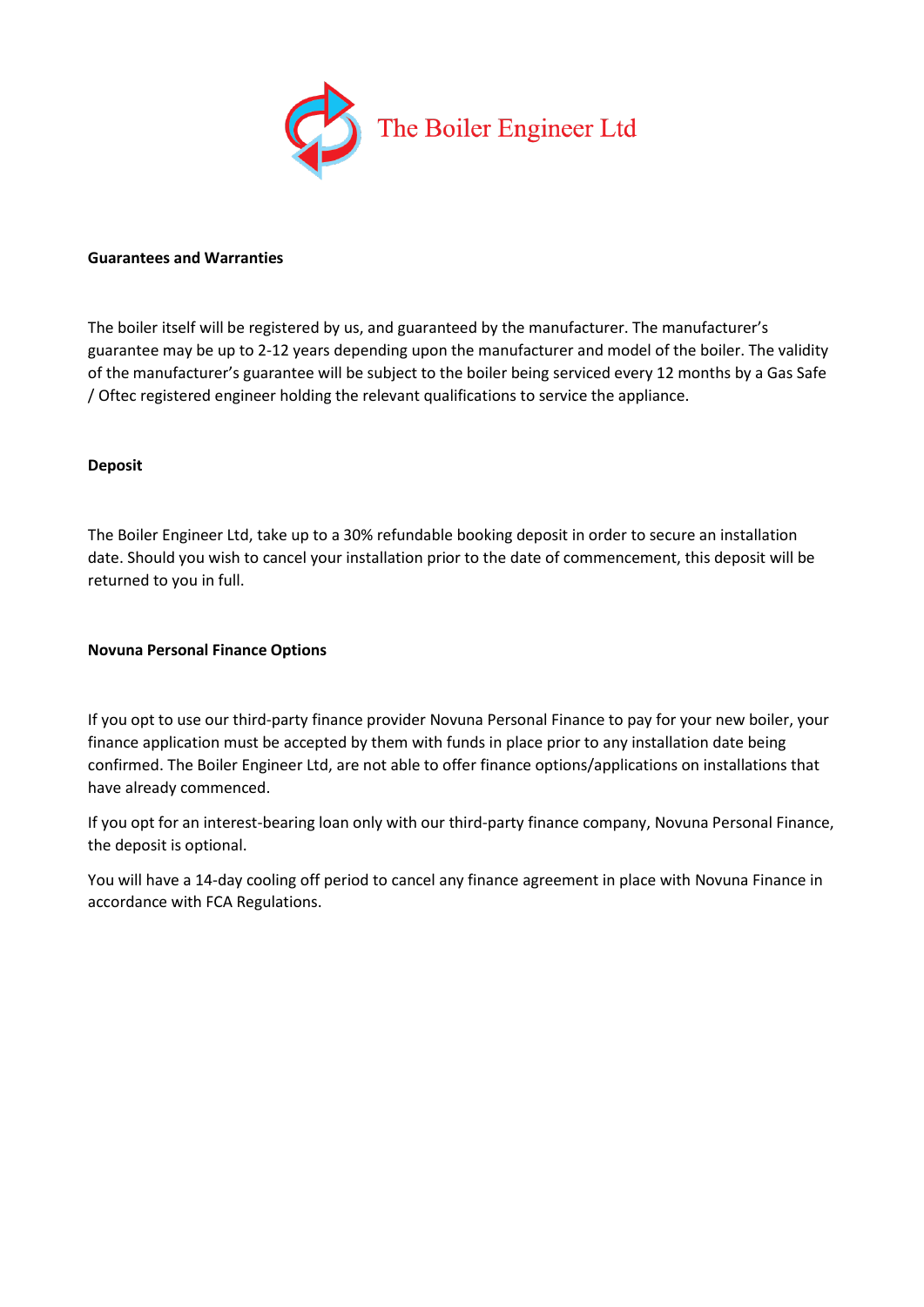

#### **Charges and Balance Settlement**

**Normal hours:** charges are 8am-5pm and with a one-hour minimum charge and thereafter in 30-minute units. Some work can be carried out on Estimate or fixed price quotation. Return visits to carry out a repair are charged purely on the amount of time the engineer is at your property unless we have gone to collect the parts on the same day to carry on the repairs.

**Out of normal hours:** charges are during Mon/Fri 5pm-8am and Sat-Sun-Holidays are charged double the normal charges, out of hours is only when we are available.

**Our Rates:** We charge a minimum of one hour on all jobs/visits, thereafter work is charged in 30-minute increments, a returning visit/appointment will be charged also at a minimum of one hour (most other companies only charge in whole hours). Rates exclude materials but prices are shown as VAT inclusive.

Example: You call us to explain you have a leak. Out engineer arrives and spends 40 minutes locating the leak or fault. If he can repair and it falls within the first hour, you will be invoiced for one hour plus Materials.

If a part is required to be ordered? You will be charged one hour for the first visit to identify the problem and part will be ordered with you confirming the cost of the parts. When part arrives from Supplier and a return visit is made, if it takes 20 minutes you will then be charged for an additional 60 minutes minimum (thereafter 60 minutes, if required charged at 30-minute increments).

**Estimates:** can be provided by the engineers before work commences, based only as an estimate not fixed price.

**Fixed Prices Quotes for some works:** can be given if requested either verbal or a written quotation by our Office before work commences.

**Materials supplied:** by The Boiler Engineer Ltd will be charged at trade price plus 20% mark up and are subject to VAT. We will use customer supplied materials were agreed prior to work commencement. However, customer supplied materials are NOT covered by our warranty Terms and Conditions. A copy of our T&Cs will be supplied upon request.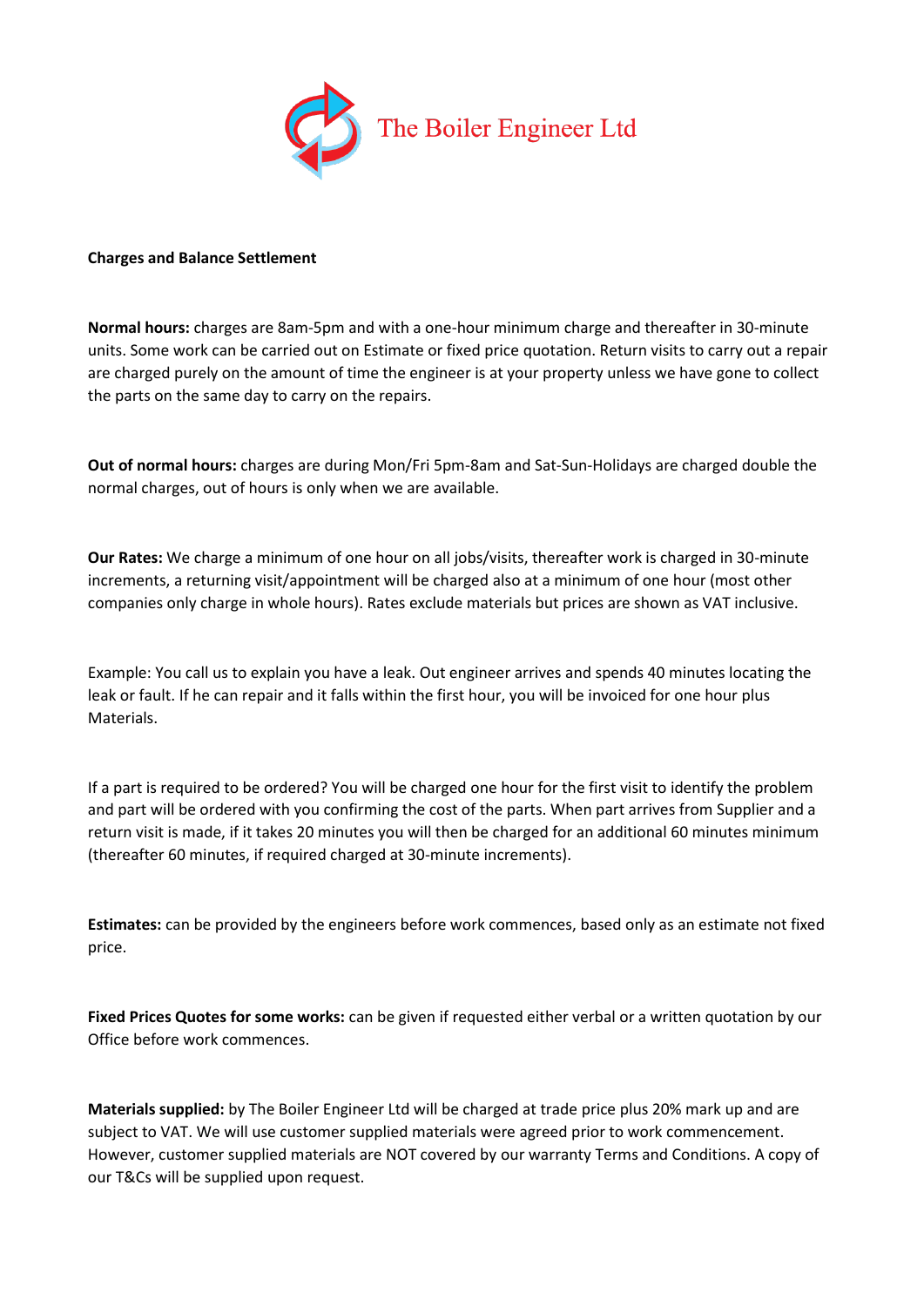

**Material Collection:** time for us collecting parts same day from a wholesaler of non van stock items will be kept to a minimum but is chargeable for our time. Our Engineer will always obtain permission before leaving to collect parts or materials.

The Job Sheets / Certificates / Invoices: as presented will clearly show a description of work carried out, these are emailed and upon request posted.

**Payment**: Final payment is due on satisfactory completion of the job and/or within 14 days from the date of this invoice, Unless A Suitable Credit Agreement Has Been Arranged.

Unfortunately, we do not accept credit cards

Payment Accepted by Debit Card, BACS, or Cheques Made Payable To "The Boiler Engineer Ltd"

Whilst we make every effort to ensure your property is protected, there are times when accidents do occur, should any repair works be necessary following any damage to your property, you may withhold a maximum of 10% of remaining balance until completion of any repair work. Once any repair works are completed, the remaining balance shall be settled in full.

If you do not settle your outstanding balance immediately following the installation and are in receipt of heating and hot water, you may incur late payment charges and your credit file could be affected.

## **Your Right to Cancel**

You may cancel this agreement at any time prior to the commencement of works as long as you let us know by calling 01233 633200. Should you be unable to reach us by telephone, we ask that you please give us advanced warning in writing, by emailing info@theboilerengineer.co.uk

If you cancel your agreement after work has commenced, we will charge you reasonable costs for any work already carried out and/or any goods already installed into your premises. We consider work commencing on the morning of the agreed installation date.

If you cancel your finance agreement with Novuna Personal Finance within the 14-day cooling off period but the installation of your new boiler has begun, you will be liable to settle the full balance of the account immediately on completion of the works.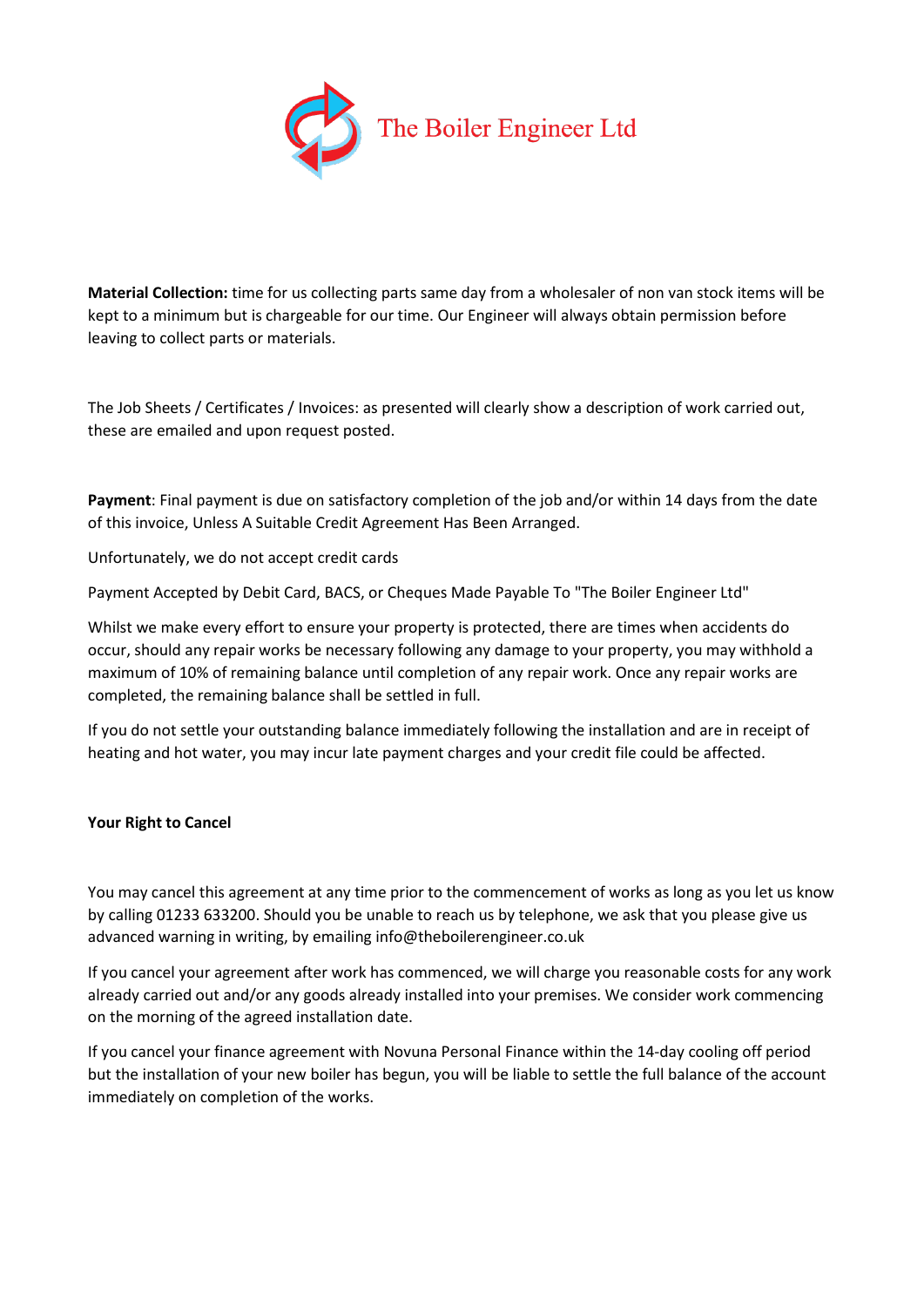

# **Our Commitment to You Policy**

We always strive to provide the best service and products for our customers. However, on rare occasions, we recognise that there may be times where our customers may not be completely satisfied.

To ensure we are able to put things rights as soon as we can, please read our complaints procedure below.

In the unlikely event there is anything you are not completely satisfied with, please contact us so that we may rectify any problem as soon as possible. We ask that you call us on 01233 633200 if the problem is urgent, or email us via info@theboilerengineer.co.uk

Your complaint will be handled in the following manner:

We will acknowledge your complaint promptly.

We will endeavour to contact you either by telephone or email to discuss your complaint and agree a way forward within 2 days, if not sooner.

We will endeavour to send a final response to you within 7 days of receipt of your complaint, if not sooner. If we are unable to provide you with a final response within this time frame, we will contact you explaining why and advise you when you can expect a final response.

If more than 12 weeks from the date of your complaint has passed and you haven't received a final response, or you are dissatisfied with the final response you have received (at any stage of the process) you have a right to contact the Dispute Resolution Ombudsman.